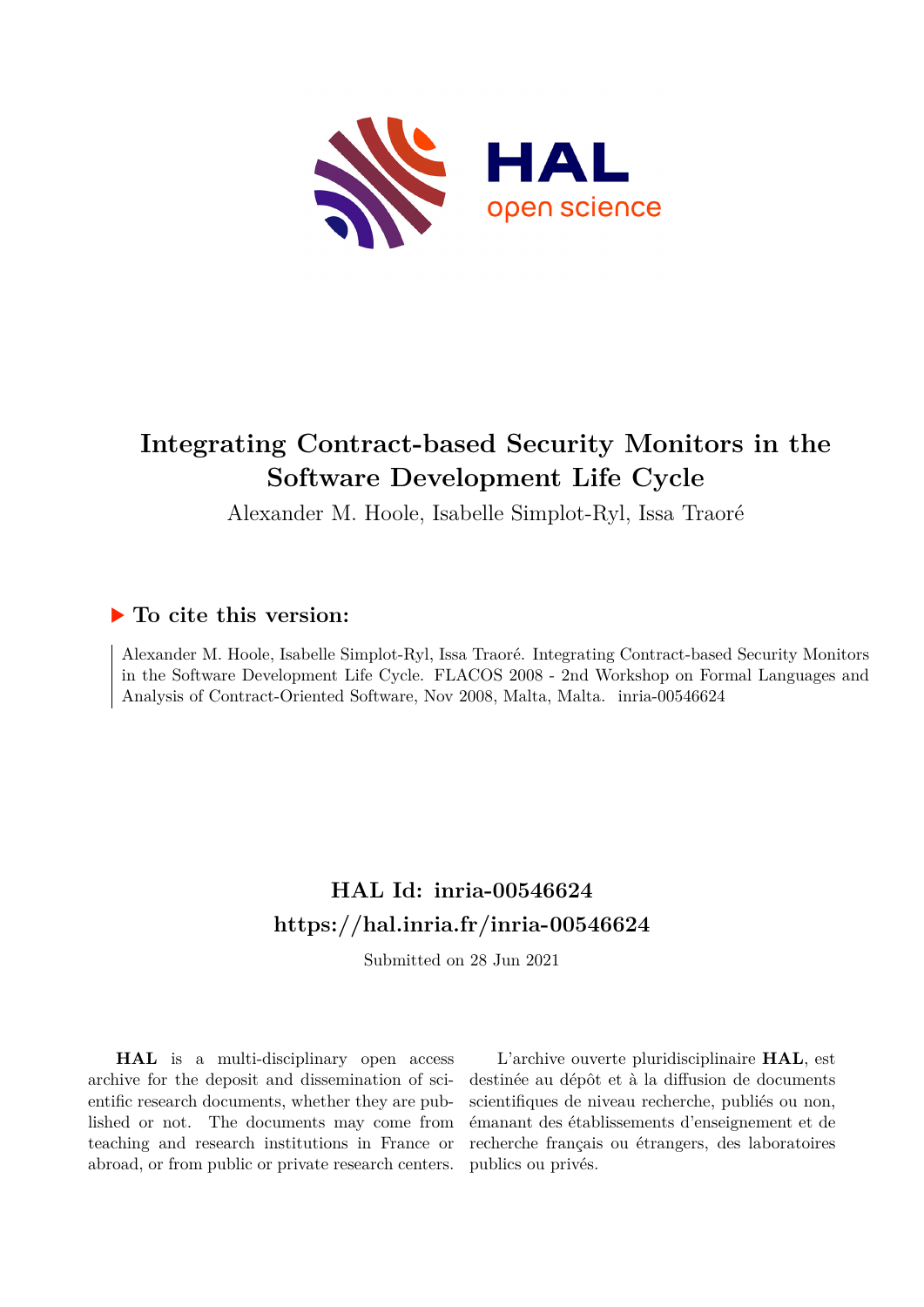### Integrating Contract-based Security Monitors in the Software Development Life Cycle<sup>∗</sup>

Alexander M. Hoole<sup>1</sup>, Isabelle Simplot-Ryl<sup>2</sup>, Issa Traore<sup>1</sup> <sup>1</sup>Dept. of Electrical and Computer Engineering University of Victoria P.O. Box 3055 STN CSC Victoria, B.C. V8W 3P6 CANADA <sup>2</sup>LIFL CNRS UMR 8022/INRIA Lille-Nord Europe Universite de Lille I, Cite Scientifique F-59655 Villeneuve d'Ascq Cedex **FRANCE** E-mail: alex.hoole@ece.uvic.ca isabelle.ryl@lifl.fr itraore@ece.uvic.ca

#### Abstract

*Software systems, containing security vulnerabilities, continue to be created and released to consumers. We need to adopt improved software engineering practices to reduce the security vulnerabilities in modern systems. These practices should begin with stated security policies and end with systems which are quantitatively, not just qualitatively, more secure. Currently, contracts have been proposed for reliability and formal verification; yet, their use in security is limited. In this work, we propose a contract-based security assertion monitoring framework (CB SAMF) that is intended to reduce the number of security vulnerabilities that are exploitable, spanning multiple software layers, to be used in an enhanced systems development life cycle (SDLC).*

#### 1. Introduction

Security has always been a hybrid of art and science as throughout history humans have attempted to protect valuable assets. Our modern information driven society has placed an increased value on data and the transfer and storage of information. More recently, in the last decade, industry and academia have pushed for more secure solutions for information technology assets and facilities as we have equally seen a rise in malicious hacking and security threats.

Many different approaches have been presented recently toward solving the problem of weak security; however, we obviously have not yet found a solution since security related attacks continue to persist.

Gary McGraw identifies three trends that have a large influence on the growth and evolution of the software security problem [13]. First, *connectivity* to the Internet has increased the number of attack vectors and the ease of which an attack can be made. Second, *extensibility* of software is allowing systems to grow in an incremental fashion which potentially adds new security vulnerabilities to existing systems. Lastly, the extensive increase of software *complexity* in modern information systems leads us to a greater number of vulnerabilities. These three trends will continue and lead us to one, hopefully obvious, conclusion. Security and dependability vulnerabilities must be resolved during design and testing before being released to the general public.

Recently, we have observed a promising shift in industry and academia to reduce security vulnerabilities during the software development life cycle (SDLC), rather than attempt to patch the problem after software is shipped [4, 8, 9, 13]. If we can reduce *security defects* early in the SDLC we reduce not only the number of vulnerabilities but also the risk of attack.

While there are areas being researched which target specific areas of security during the systems development life cycle (SDLC), a methodology for testing security across multiple software layers is still lacking. We propose a contract-based security assertion monitoring framework (CB SAMF) that is intended to reduce the number of security vulnerabilities that are exploitable, spanning multiple software layers, to be used in an enhanced SDLC.

<sup>∗</sup>This work is partially supported by CPER Nord-Pas-de-Calais/FEDER Campus Intelligence Ambiante.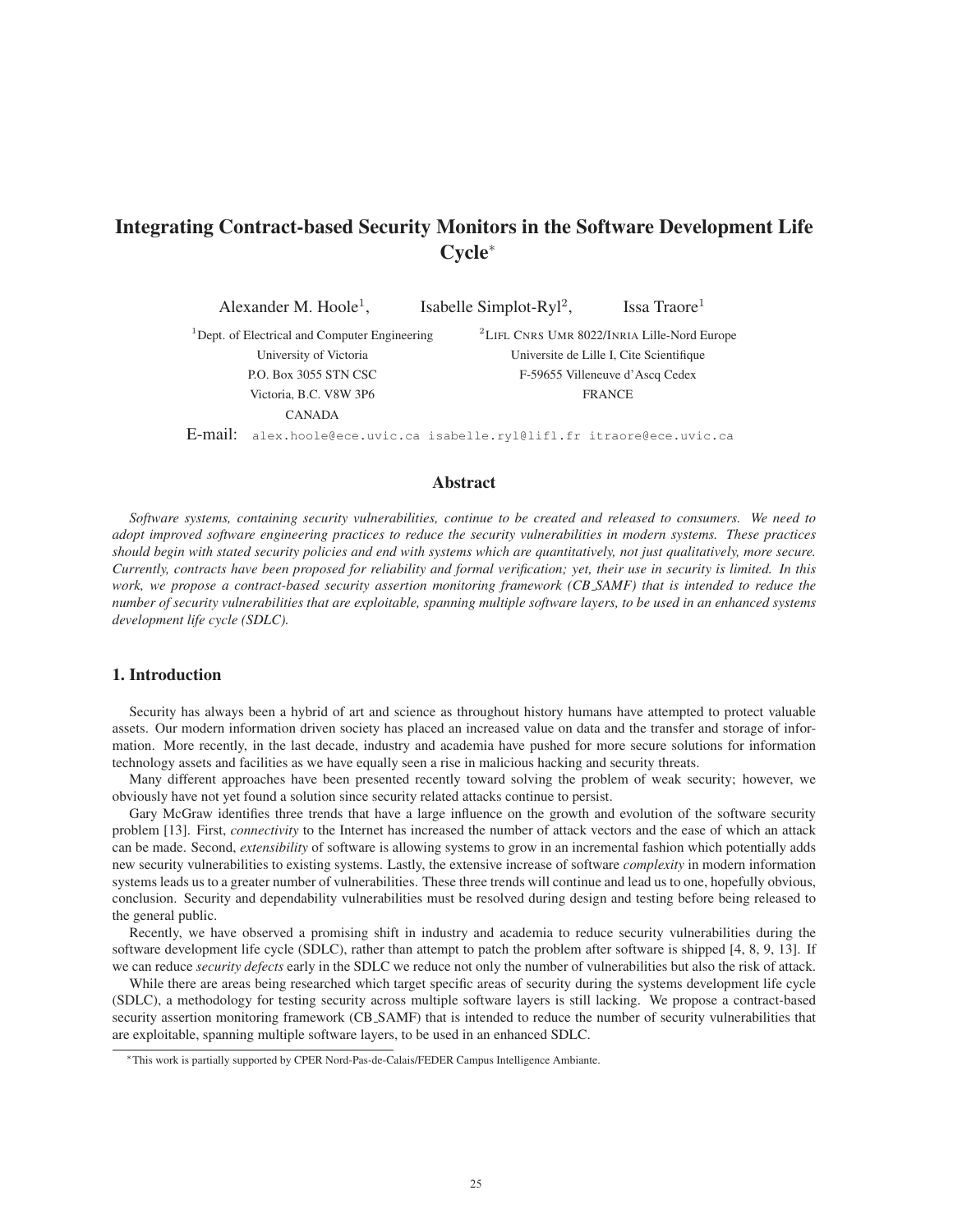The following section will review SDLC and how it relates to security, Section 3 discusses modeling techniques related to security, Section 4 introduces our proposed approach, Section 5 discusses our contract model, Section 6 expands on the benefits of contracts for security, and Section 7 provides our concluding remarks.

#### 2 SDLC and Security

Security policy documents are often used by organizations to specify the laws, rules, practices, and principles that govern how to manage, protect, and transfer sensitive information. These policy documents represent a corner stone from which software requirements can be built. Requirements in turn drive most modern software/system development life cycles. During the SDLC there are many opportunities to reduce security vulnerabilities.

A SDLC is typically an iterative and recursive process which clearly identifies the stages that should lead a successful software project through its entire development life cycle. We are interested with integrating security into every phase of the SDLC. In fact, several tools and methodologies have already begun to integrate themselves accordingly. We believe, however, that there is a great deal of work remaining in this area.

The SDLC is still lacking models, methods, and tools that assist in creating more secure and reliable software products. The audience for this work includes individuals and teams fulfilling the following roles during a SDLC: analyst, architect, developer, tester, maintainer, user, and support. Essentially, all of the development-related stake holders in the SDLC.

Recently Serpanos and Henkel asserted that a unified approach to dependability and security assessment will let architects and designers deal with issues in embedded computing platforms [18]. The observation that security and dependability are interrelated is an important one. Serpanos and Henkel differentiate the two based on security flaws being problems that are exploited on purpose, while flaws which are exploited by accident would be qualified as dependability problems. It would be interesting to have a framework that can support both dependability and security. Thus, we have kept dependability in mind while designing our framework; however, we focus on security vulnerability monitoring since it is our primary concern.

The goal of our research is to create new methods, models, and tools that integrate into the phases of the SDLC to create more secure software. We cannot always depend on the consumer to have sufficient protection mechanisms in place on their systems.<sup>1</sup> We need to take a more active role during development to ensure software ships fewer security vulnerabilities.

A modified form of the SDLC is depicted in Figure 1 showing how various security activities can be integrated into the iterative and recursive SDLC. Existing SDLC hybrids integrate some of the steps identified in Figure 1 such as those put forward by CERT, Microsoft's Michael Howard and Steve Lipner [9], and others. Nothing has been identified to date that guarantees security in software systems; however, our aim is to help reduce the risk associated with security vulnerabilities.

#### 3 Modeling

For many years software developers have been using methodologies meant to simplify and standardize the SDLC. One notation that has met with a great deal of success, in several methodologies, is the Unified Modeling Language(UML). UML does not handle all analysis, design, and implementation requirements for all projects. For example, UML is a natural fit for most object oriented languages; however, not all projects demand an object oriented approach. Projects that require high performance, and a low memory footprint, are typically implemented in non-object oriented languages such as C.

Several diagrams that are used in UML are useful in the broader spectrum of all software design projects. For instance, use case diagrams are very useful in identifying the main functions of a software artifact. In fact, use cases provide the earliest opportunity to identify security risk in a new SDLC for a given application (other than general risk analysis).

Recently, a more modern addition to use cases, called misuse cases, has been created. Misuse cases, also known as abuse cases, can be used during requirements analysis [1, 7, 17] leading to a more complete understanding of potential security risks that need to be mitigated. Hope, McGraw, and Anton also mention that misuse cases can be over-used and can lead to ´ identification of a fairly large set of misuse cases that may have little impact on security [7]. With the knowledge of subject matter experts and security analysts these misuse cases need to be prioritized to balance risk and cost. During development many risks can be completely mitigated based on the early warnings of the misuse cases. We must recognize, however, that the probability of a particular misuse may not be completely understood and that some risks may not be identified until later in the SDLC. It would be useful to have a mechanism that can identify these security threats in the code and allow for a monitoring system to be implemented to capture and trace any possible misuse.<sup>2</sup>

<sup>&</sup>lt;sup>1</sup>Consumers often employ intrusion detection systems, firewalls, and other products to help reduce security risks.

<sup>&</sup>lt;sup>2</sup>An example of such an approach would be to use the output of static analysis security tools as the basis of misuse case creation.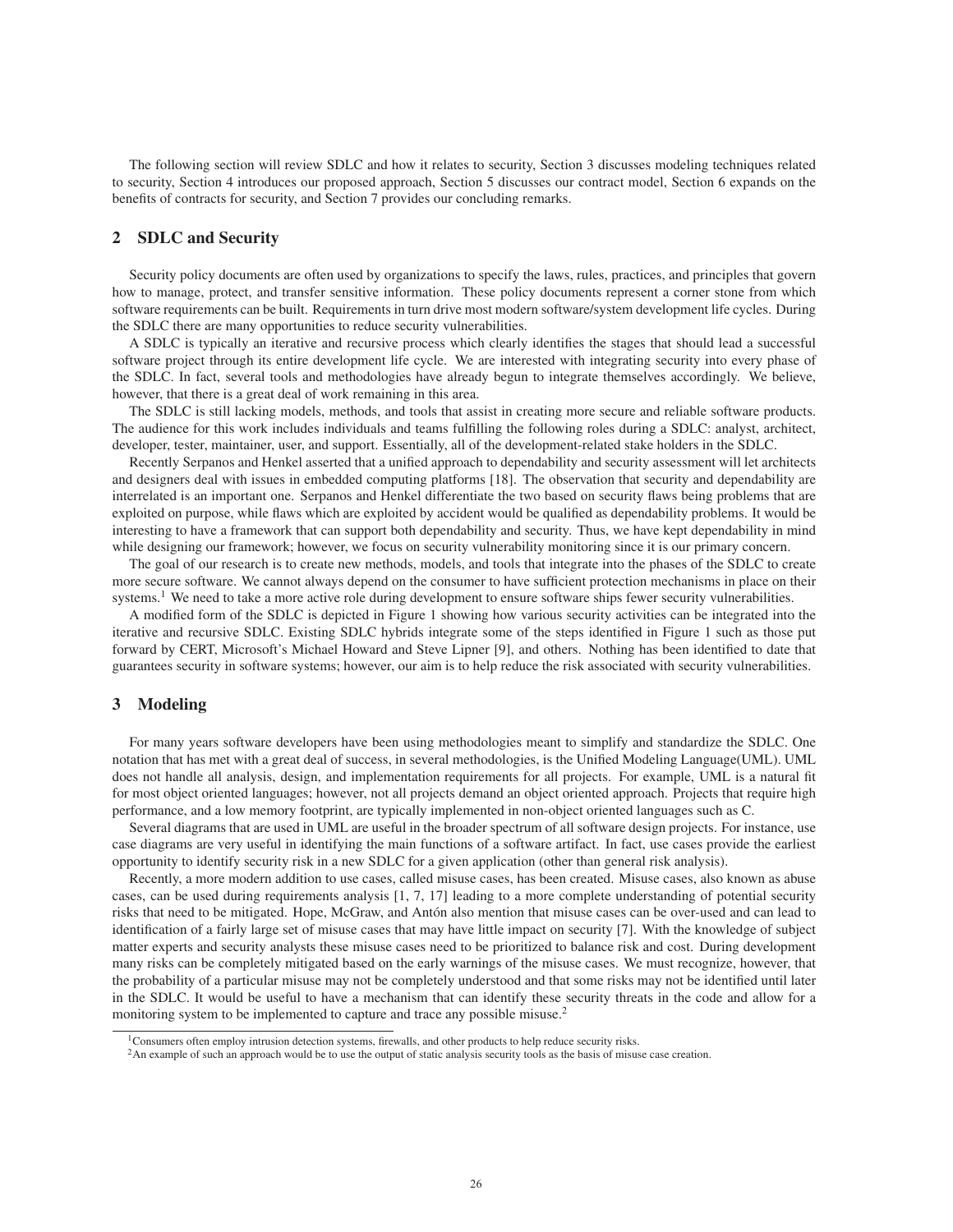

**Figure 1. Security activities integrated into the typical waterfall SDLC. Regular SDLC steps are numbered and linked in diagonal. Security activities are shown horizontally.**

Misuse case diagrams can be used to expose a wide variety of threats including privacy violation, denial of service, privilege escalation, identity or information theft, and network based attacks. As with use case diagrams, misuse case diagrams are continually reviewed and revised throughout the SDLC. The components that make up a misuse case are documented already in [1, 7, 17].

Once misuse cases have been identified we can then proceed with the identification of security violation scenarios. One technique for identification of these violation scenarios is the use of an attack tree. Each depth first traversal of an attack tree will identify possible violation scenarios [15].

#### 4 Proposed Approach

Now that we have discussed some of the methods for identifying potential vulnerabilities, we propose a model for monitoring applications for security violations during the middle phases of the SDLC which also allows for the collection of forensic data based on the prioritized security risks identified earlier in the SDLC.

This monitoring framework can be integrated early during SDLC. In Figure 2, we depict how the security policy document is used as part of the processes identifying the security requirements. Security requirements are then used during the identification of misuse cases (along with normal use cases) that are intended to identify potential vulnerabilities. Once prioritized, these misuse cases can then drive the creation of attack trees which further identify intrusion scenarios. The intrusion scenarios can then be used during design and testing to create sequence diagrams and associated test cases. Finally, during implementation, sequence diagrams can be generated which identify security vulnerabilities (for example, system/function calls that have known vulnerabilities). Once a vulnerability has been identified, a "contract" can be created using assertions and additional rules to guard against, or verify, a given vulnerability. These contracts can then in turn be used to generate security probes that are used during execution to track forensic data in our monitoring framework (CB SAMF).

Consideration should be given as to whether or not output formats from existing tools, such as static analysis tools, may be translated into a format that may be used by the assertion monitoring framework.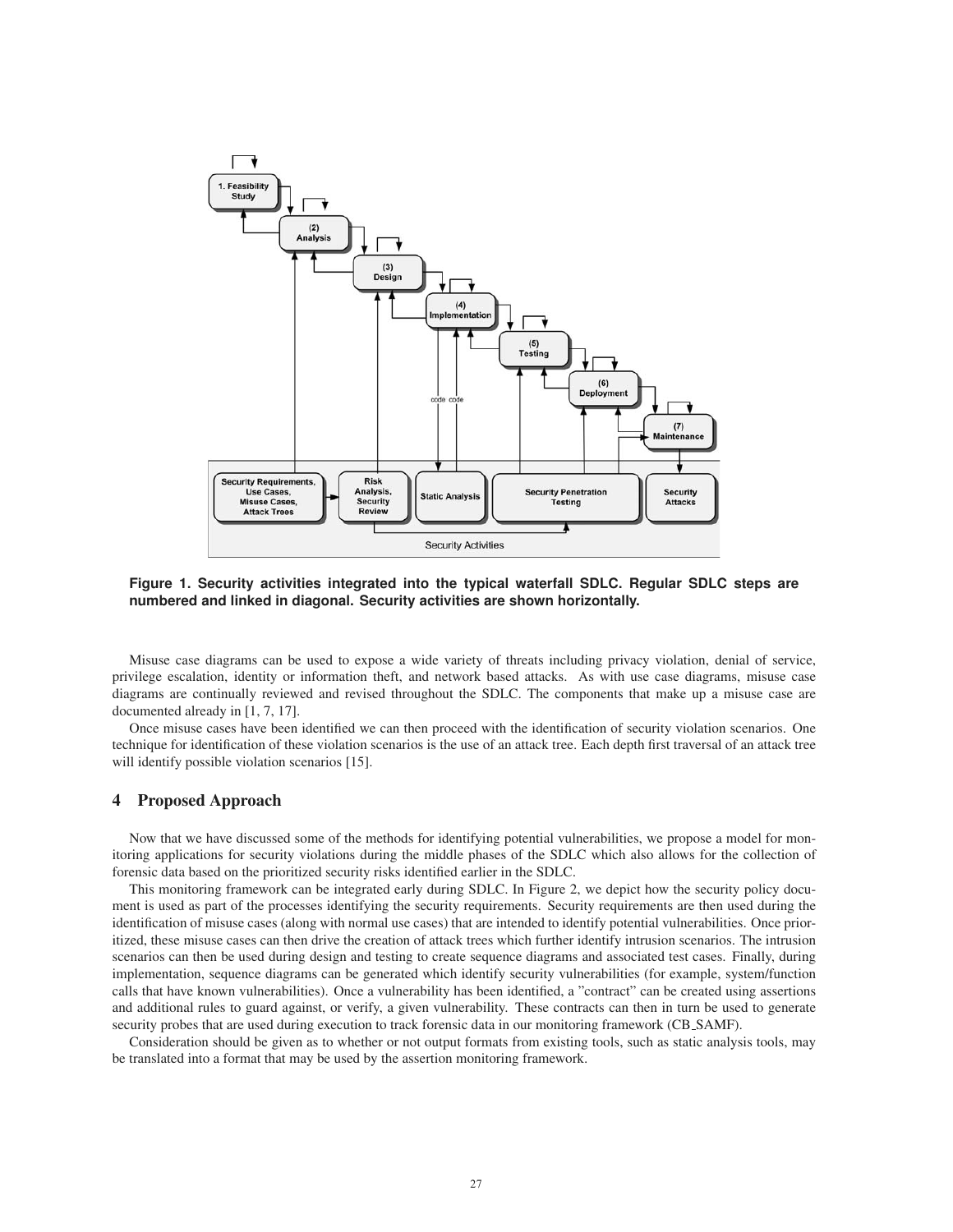

**Figure 2. System flow diagram leading to the use of contracts and monitoring probes.**

Ultimately the focus of the initial work will be on the last three nodes of Figure 2 by creating and consuming a contract, generating the assertion probes, monitoring assertions, and reacting appropriately using the monitoring framework.

#### 5 Contract Model

The notion of a contract used in software engineering is not a new idea [6, 10, 11, 14]. When used for security, however, we must look outside of the basic preconditions and postconditions that are often used when implementing systems using contracts and look carefully at what properties need to be specified in a contract to improve security. Historically, the precondition specifies when it is appropriate to call a particular feature (function/method), while a postcondition specifies what is true after a particular feature is called (what has been accomplished by the function/method).

Our definition of contract needs to bind the caller and callee to deal with additional properties involving timing, property values, and other events.<sup>4</sup> For example, a contract that is specified for a supplier  $X$  is consumed by a consumer  $Y$  guarantees that *X* has fulfilled the postcondition(s), provided that *Y* has satisfied the precondition(s). Thus, the contract provides protection for both parties. The consumer is protected from the supplier since the postconditions have been guaranteed by the supplier. The supplier is protected from the consumer since the preconditions have been guaranteed by the consumer.

Contracts, as proposed by Meyer, are not suitable for security monitoring.<sup>5</sup> The require, guarantee, and references fields of the contract, that correspond to the pre, post, and invariants, do not handle all of the necessary attributes of security defects. In particular, we would propose the addition of several new contractual fields including *context*, *history*, and *response*. Context is required since the basic reliability contract above does not factor environmental influence. History is required since security vulnerabilities are often complex and are sometimes the result of a series of actions which may occur in parallel. Both context and history can be useful when dealing with DoS and race-condition vulnerabilities. Finally, response is required so that we can choose how a particular assertion is handled when an exploitation is detected. We desire the ability to deal with security assertion failures, not just detect them as would be the case if we used the form of contract proposed by Meyer.<sup>6</sup>

Our form of contract includes the following fields:

- Requirements in the form of preconditions (PRE)
- Guarantees in the form of postconditions (POST)
- References in the form of invariants (INV)
- Context in the form of relevant environmental information (CONT)
- History in the form of some knowledge keeping construct (HIST)

<sup>&</sup>lt;sup>3</sup>Many pre and postconditions are more to do with robustness than security.

<sup>&</sup>lt;sup>4</sup>The definition of **binding contract**: The legal agreement between two or more entities to perform and/or not perform a set of actions.

<sup>&</sup>lt;sup>5</sup>For example,under normal contracts, a false precondition does not guarantee that the system will not process the input. It may still allow certain types of attacks such as buffer overflows to continue.

<sup>6</sup>The concept of resumption and organized panic for exception handling, used by Meyer, could also fall under our broader response category [14].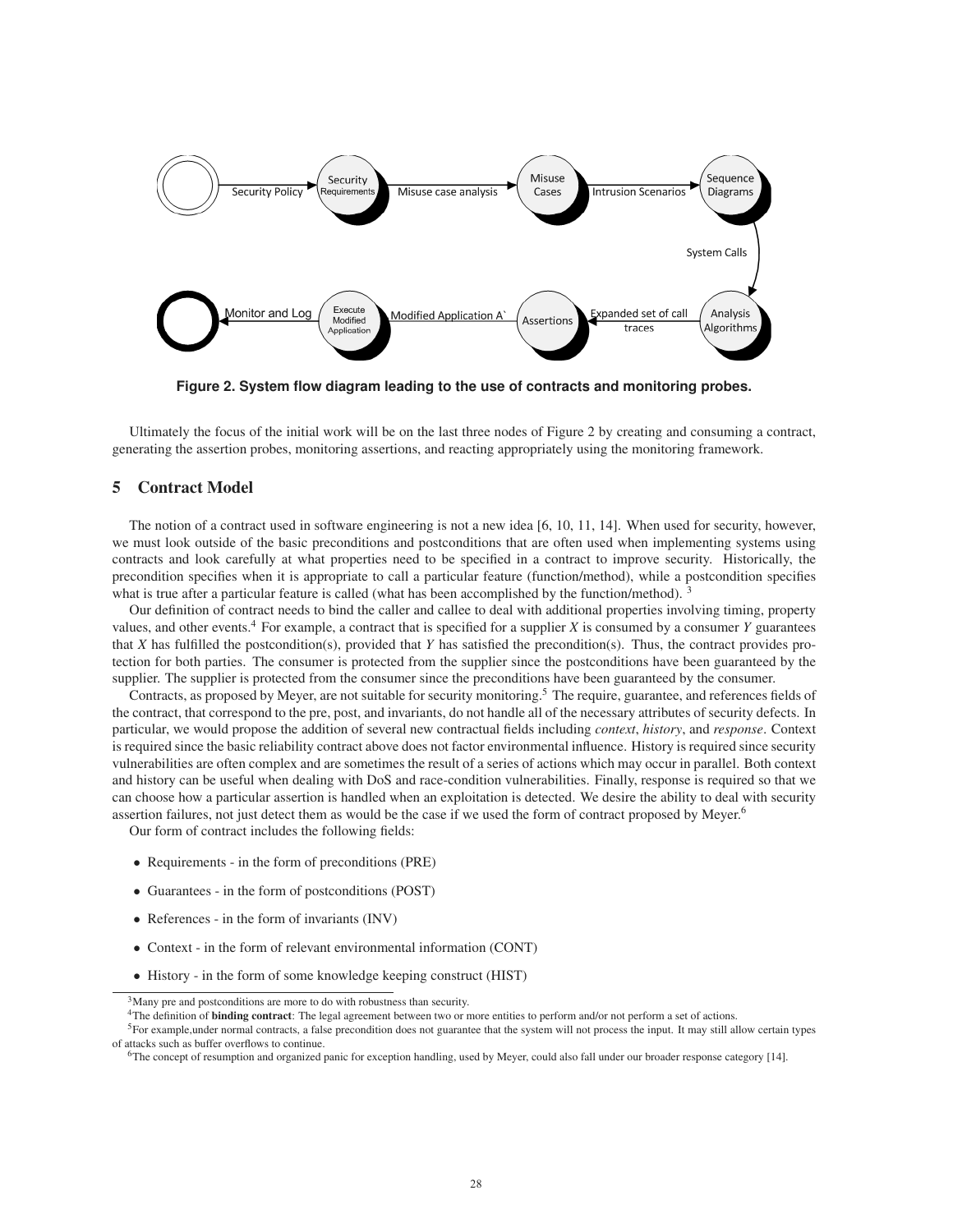• Response - in the form of a reactive measure (RESP)

Work done by Barringer *et al* on program monitoring and rule-based runtime verification has exposed interesting results [2, 3]. Specifically, the work on linear temporal logic (LTL) and program states has been core to several attempts towards runtime verification and is a promising candidate for the notation of our contracts.

Each contract  $(C)$  will contain a breakpoint  $(B)$  and one or more assertions  $(A)$ . A breakpoint identifies a monitoring location or symbol in the target application. For example, a contract should be able to specify a target function in a program which affects the state of an assertion. The assertion is a rule which must remain true at the breakpoint. Each assertion has associated with it zero or more of the security contract extensions (*E*) mentioned above (context, history, and response). An assertion can take on one of the following three forms: precondition (*PRE*), postcondition (*POST*), or invariant (*INV*). We do not represent the assertions types separately since they all take the same form. Each assertion is composed of zero or more rules (*R*), relating to the target (remember the breakpoint *B*), and zero or more monitors (*M*). The rules, monitors, and extensions are individually named (*N*). A rule specifies a property of the state of the program which needs to remain true, while a monitor enforces one or more rules. The quantifiers *min* and *max* represent liveness and safety properties respectively and are important for the boundary cases of a monitor trace. The body of every rule and monitor is specified as a boolean valued formula of the syntactic category *Form*.<sup>7</sup> Therefore, each contract may be instantiated using the following grammar<sup>8</sup>:

 $C := B(A{E}) {A{E}};$  $E := \{CONT\} | \{HIST\} | \{RESP\};$  $A := \{R\}\{M\};$  $R := \{\underline{\max}|\underline{\min}\}\ N(T_1x_1, ..., T_nx_n) = F;$  $M := \underline{mon} N = F;$ T := Form | *primitive type*; B := *symbol* | *HEX address*;  $F := exp|\text{true}|\text{false}|\neg F|F_1 \wedge F_2|F_1 \vee F_2|F_1 \rightarrow F_2| \odot F| \ominus F|$  $F_1 \cdot F_2 | N(F_1, \ldots, F_n) | x_i;$  $CONT := env N | res N;$  $HIST := \text{trace } N \mid \text{runningsum } N \mid \text{runningavg } N;$  $RESP := core N | term N | kill N | log N;$ 

When defining rules, the max prefix indicates that a given rule defines a safety property and min indicates that a rule is a liveness property [3, 16].<sup>9</sup> We have also tentatively defined possible extended behaviors for context, history and response elements and may extend these in the future. Context may specify environmental or resource information (external to the program) which is needed by the contract. History may contain trace data or statistically relevant information for the contract. Finally, response may specify an action to perform an assertion is violated.<sup>10</sup>

From this definition it is possible to use multiple separate monitors or redirect multiple rules to the same monitor.

#### 6 Benefits of Contract for Security Monitoring

Targeting the identification, verification and removal of security vulnerabilities from systems is not a trivial task. We chose the notion of contracts for an assertion framework so that we can state precise properties about a system without having to

<sup>7</sup>This notation is derived from linear temporal logic (LTL) and is inspired by the EAGLE framework that was proposed by Barringer *et al* [2, 3]. 8Each line is a Extended Backus-Naur Form (EBNF) production. Following is a simplified description of EBNF notation that we have used:

<sup>:=</sup> meaning "is defined as"

<sup>|</sup> meaning "or"

meaning concatenation (used to separate items in a sequence)

<sup>{ }</sup> meaning zero or more times

<sup>{ }</sup>- meaning one or more times

<sup>[ ]</sup> meaning optional item

<sup>( )</sup> meaning grouping

marks the end of a rule

 $9$ Safety properties state that if a behavior is unacceptable any extension of that behavior is also unacceptable. Liveness properties state that for a given requirement, and any finite duration, the behavior can always be extended such that it satisfies the requirement[16, 12].

<sup>&</sup>lt;sup>0</sup>Possible responses include the following: core=produce a core dump, term=terminate the task, kill=kill the task, log=produce an audit report for the event.